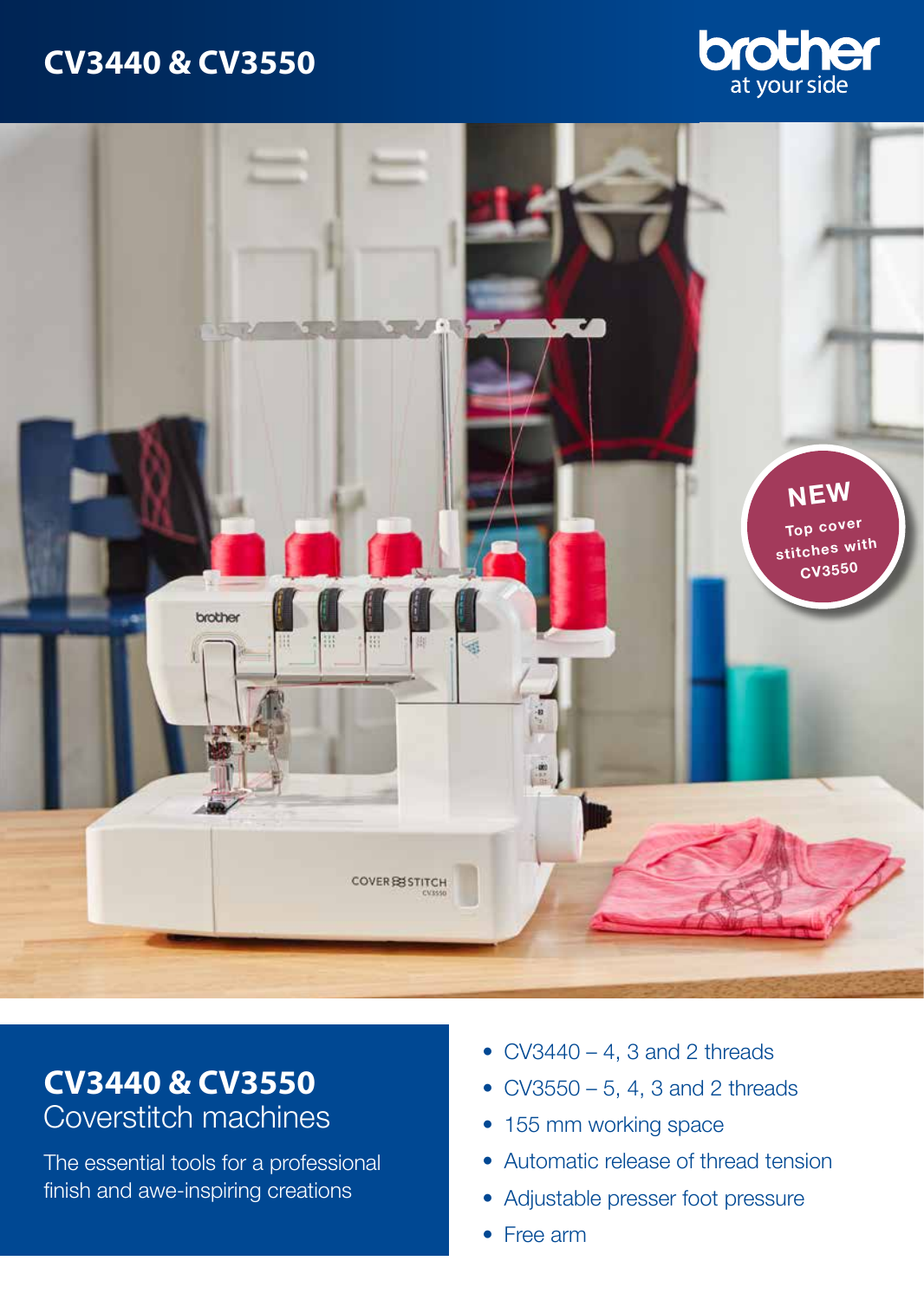# Sophistication Made Simple

Brother CV3440 and CV3550 coverstitch machines offer coverhem functionality for a high-quality, sophisticated finish. Easy handling and user-friendly threading systems make hemming and topstitching fabrics and garments a breeze.

*Create a masterpiece!*

### Stitch Selection



#### Triple cover stitch

Three-needle, four-thread reinforced cover stitch. Perfect for hemming, decorative effects, elastic and durable seams for sportswear.



#### Wide cover stitch

Two-needle, three-thread cover stitch. Ideal for hemming, topstitching and decorative effects on T-shirts and knits.



#### Narrow cover stitch

Two-needle, three-thread cover stitch. Optimal for hemming on fine fabrics, tape binding and topstitching.



#### Chain stitch

One-needle, two-thread double chain stitch. Excellent for sewing rolled hems, tape binding, joining woven fabrics and decorative effects.



Triple top cover stitch\*

Three-needle, five-thread top cover stitch. Perfect for hems, top stitching, flat joining seams and edging with elastic and bindings.



#### Top cover stitch (Wide)\*

Two-needle, four-thread top cover stitch. It is perfect for hems, top stitching, flat joining seams and edging with elastic and bindings.



Top cover stitch (Narrow)\*

Two-needle, four-thread top cover stitch. It is perfect for hems, top stitching, flat joining seams and edging with elastic and bindings.



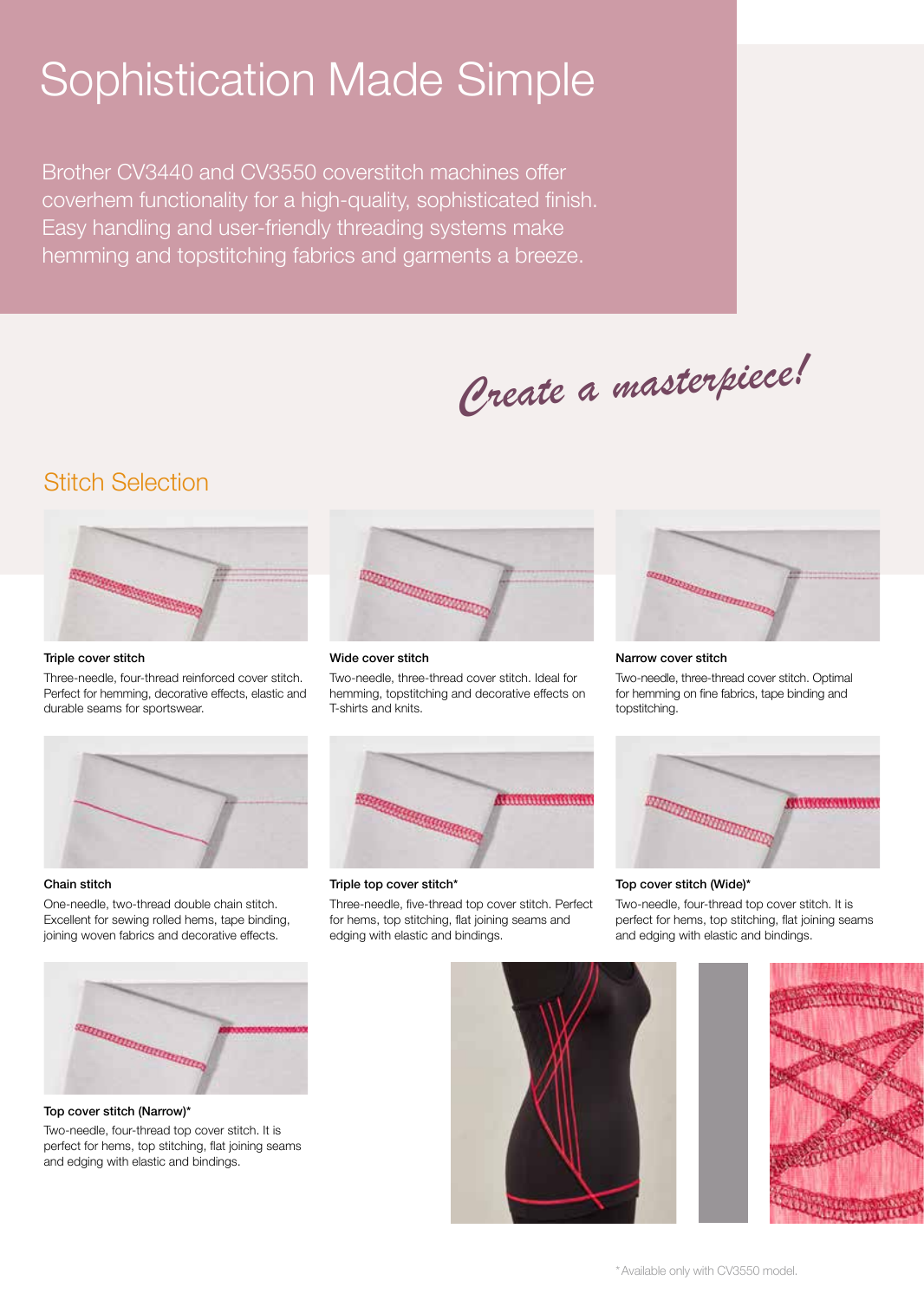### CV3440

The CV3440 is an advanced coverstitch sewing machine for both ornamental and constructive applications. Ideal for all types and weights of fabric, the machine creates professional hems, chain stitch and decorative stitching with ease.



### **Features**



Large working space Comfortably work on projects with ample free space surrounding the needle.



Easy access controls

Easy access to presser foot lever, stitch length adjustment dial, differential feed ratio adjustment dial and handwheel.



Free arm Easily manoeuvre fabrics to create curvedshaped pieces and small items.



Release of thread tension

Lift the presser foot to automatically realease the thread tension and remove your garment from the machine without sticking or tugging.





Differential feed Alter the speed at which your fabric is feeding through the machine.



Lower looper threading Super easy lower looper threading with simple to follow thread guide.



Telescopic metal thread stand Once threaded, the stand helps straighten the threads to prevent tangling.



Vertical needle Provides extra strength and power for thicker fabrics.

 $E$ njoy endless artistic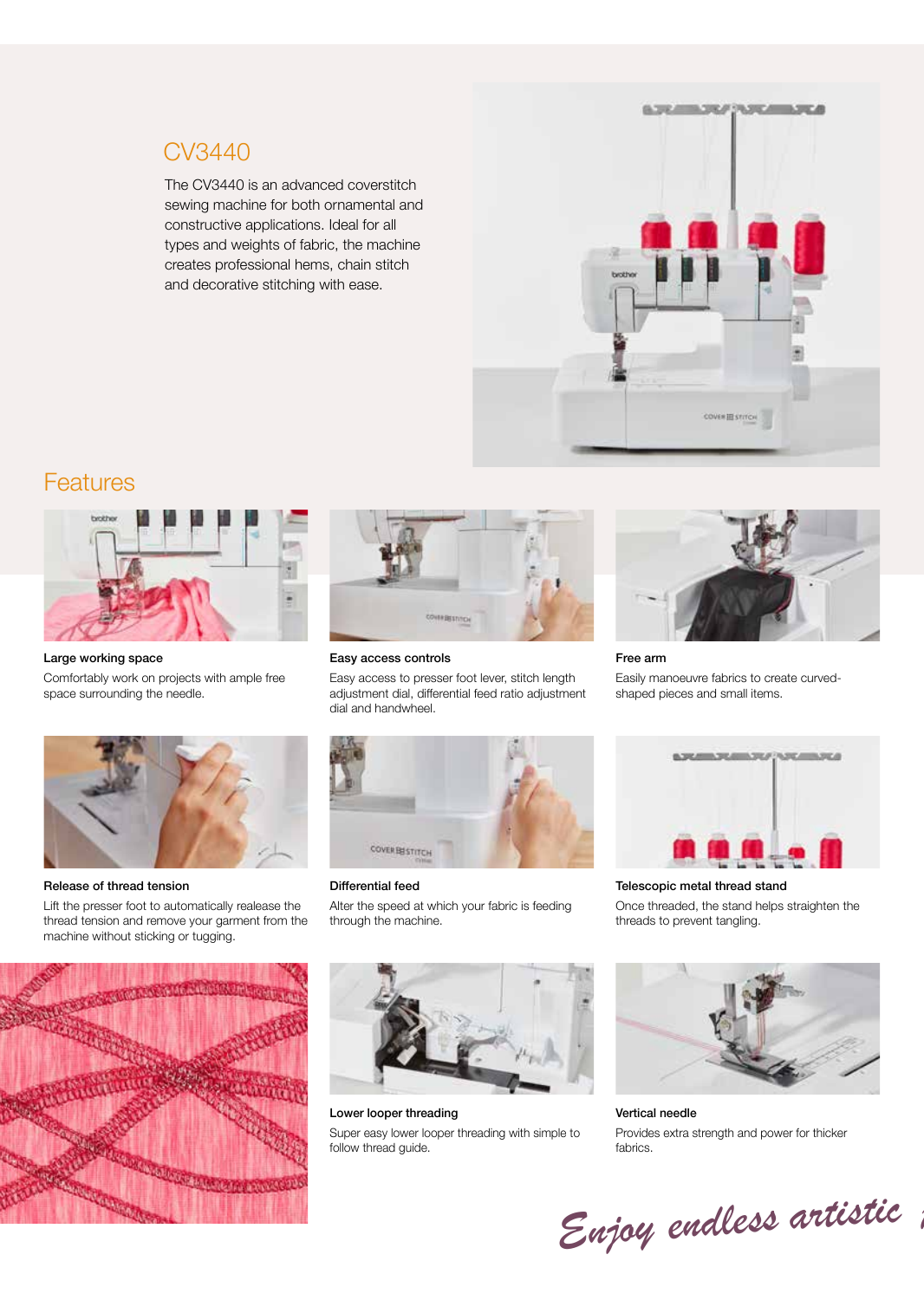

### CV3550

The CV3550 offers all the advanced features of the CV3440, plus additional top cover stitches to give you an even more professional look.



Pressure control Adjustable dial assures consistent fabric delivery.



LED work light Brightly lit, energy saving LED lamp near needle.



Easy transportable machines Lightweight, compact machines with carry handle.

*Enjoy endless artistic possibilities!*

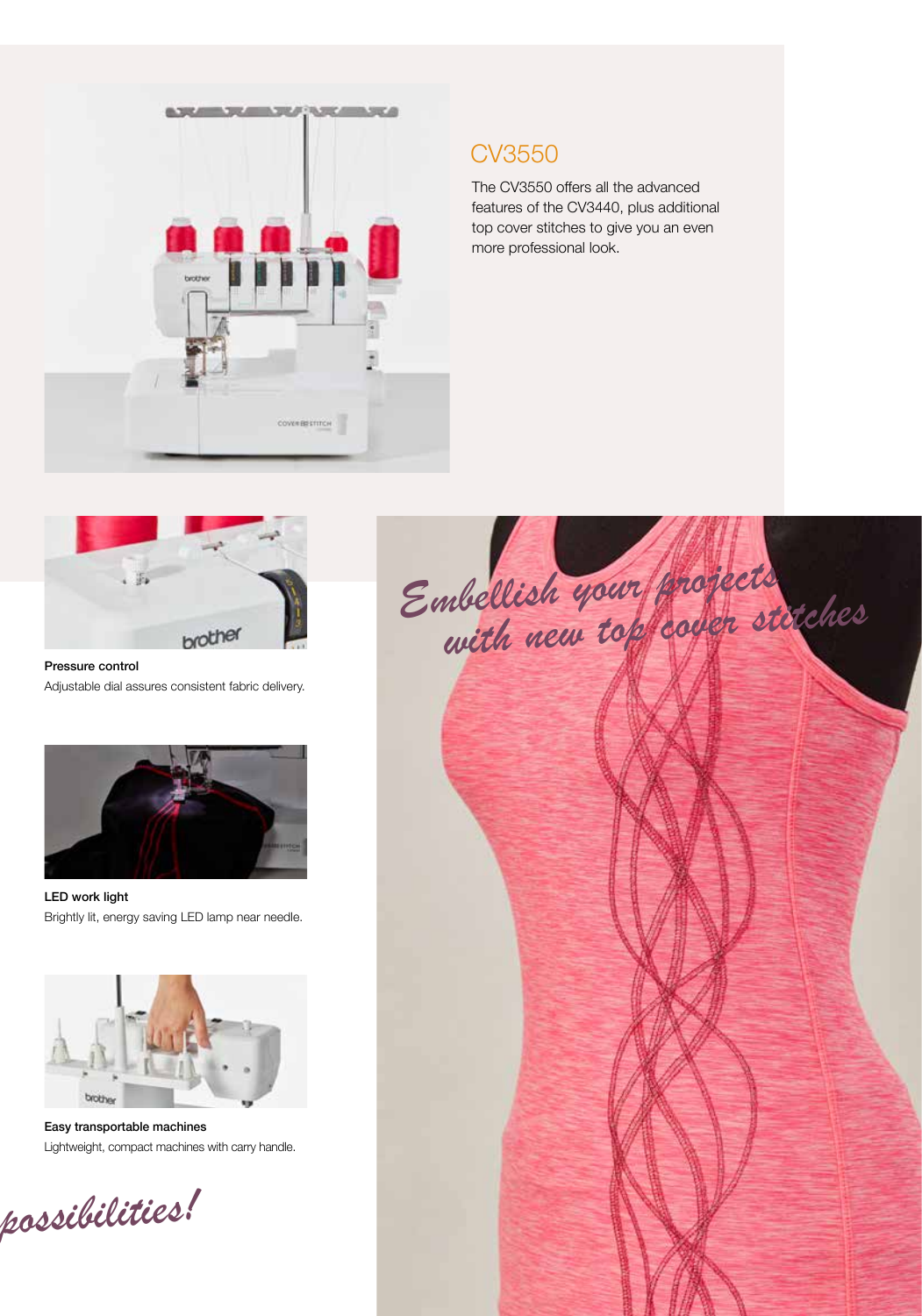